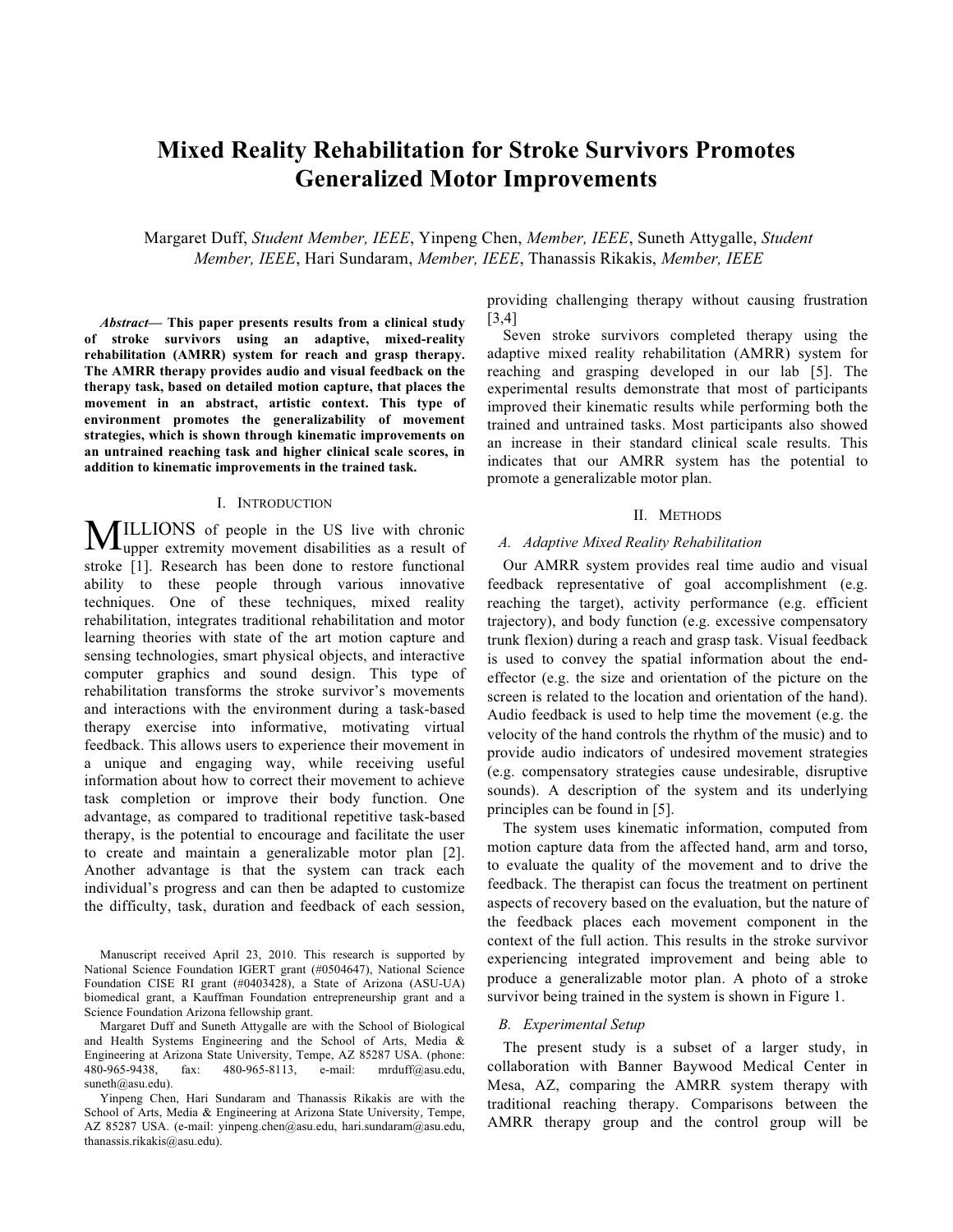

Figure 1. AMRR System. As the stroke survivor performs a reach, her movements are mapped to the image on the screen (e.g. the picture comes into focus when the reach is complete) and sounds playing from the speakers. The movements are measured by data from markers on her hand, arm and body, collected by OptiTrack cameras (two shown above the screen). The therapist is present to aid in understanding the feedback and to provide additional instruction.

presented in forthcoming publications. To date, seven stroke survivors have been recruited to participate in AMRR therapy. All subjects were right-handed before the stroke and had resultant right-sided upper-extremity hemiparesis. Table 1 shows the age, months post-stroke, gender and clinically determined impairment level for each subject. Each subject received AMRR therapy three times a week for one month and was evaluated within three days before therapy (pre-test) and within three days following therapy (post-test). These evaluation sessions involved reaching and grasping tasks to four different cone targets (same targets used during training), untrained reaching to touch tasks using the START system [6] and standard clinical scales. The START task involves reaches to lighted buttons that are spaced to provide a range of functional reaching positions and require a greater range of motion than the trained task. The clinical scales include: the Wolf Motor Function Tests (WMFT), which measures quality (using a functional activity score  $-$  FAS) and time to completion of arm movements and functional tasks; the Fugl-Meyer (FM), which measures a variety of aspects of the upper limb; the Motor Activity Log (MAL), which measures self-reported amount of use (AOU) and quality of movement (QOM) of the affected arm during activities of daily living; and the Stroke Impact Scale (SIS), a self-reported scale of recovery following a stroke.

TABLE 1. DEMOGRAPHIC AND STROKE INFORMATION FOR EACH SUBJECT

- 14

|     |     | Months             |        |                    |
|-----|-----|--------------------|--------|--------------------|
| Sub | Age | post-stroke Gender |        | <b>Impairment</b>  |
|     | 72  | 11                 | Male   | <b>Severe</b>      |
| 2   | 60  | 16                 | Female | Mild-to-Moderate   |
| 3   | 55  | 22                 | Male   | Moderate-to-Severe |
| 4   | 66  | 6                  | Male   | Moderate           |
| 5   | 74  |                    | Male   | Mild-to-Moderate   |
| 6   | 83  | 6                  | Male   | Moderate-to-Severe |
|     |     | 14                 | Male   | Mild-to-Moderate   |

# *C. Data Collection and Analysis*

During the reaching assessments, kinematic data from each subject was recorded using the OptiTrack system from

14 retroreflective markers on their torso and right hand and arm. The raw data was transformed into a reduced movement representation of 33 kinematic features, chosen for their appearance in reaching rehabilitation literature [5] and through experience working with clinicians.

Composite kinematic impairment measure (KIM) scores were averaged across the four targets (trained task) as an overall measure of improvement on the trained task. The KIM is a kinematic-based evaluation that incorporates results from all 33 kinematic features and uses unimpaired data as a reference [7]. The composite KIM is examined here in the context of the clinical scale results. Individual kinematic parameters of the untrained START reaches are compared to those of the trained task to evaluate if specific movement aspects improved in tandem across the two types of tasks. Relationships between significant (measured by the Wilcoxon rank sum test) improvements in each kinematic parameter in the trained and untrained tasks are drawn.

# III. RESULTS

#### *A. Trained and Untrained Task Kinematics*

Results are evaluated over all buttons and cone locations. Many kinematic parameters improved in both the trained and untrained task. Figure 2 shows the reach time duration, vertical trajectory error, torso flexion and elbow-shoulder joint correlation as examples. These results are shown as mean values with standard deviation bars. Changes were significant (\*) at an  $\alpha = .05$ . Similar changes were seen in the untrained task as the trained task in 50% of the parameters over all subjects. S2 is not shown due to missing kinematic data during the untrained task.

# *B. Trained Reaching Task Overall Kinematics and Clinical Scale Results*

Clinical scale results are presented as a percent change from the pre-test score to the post-test score. The percent change of each scale and the composite KIM are presented for each participant in Figure 3, with a ‡ indicating a change in the positive direction. The four clinical scales are also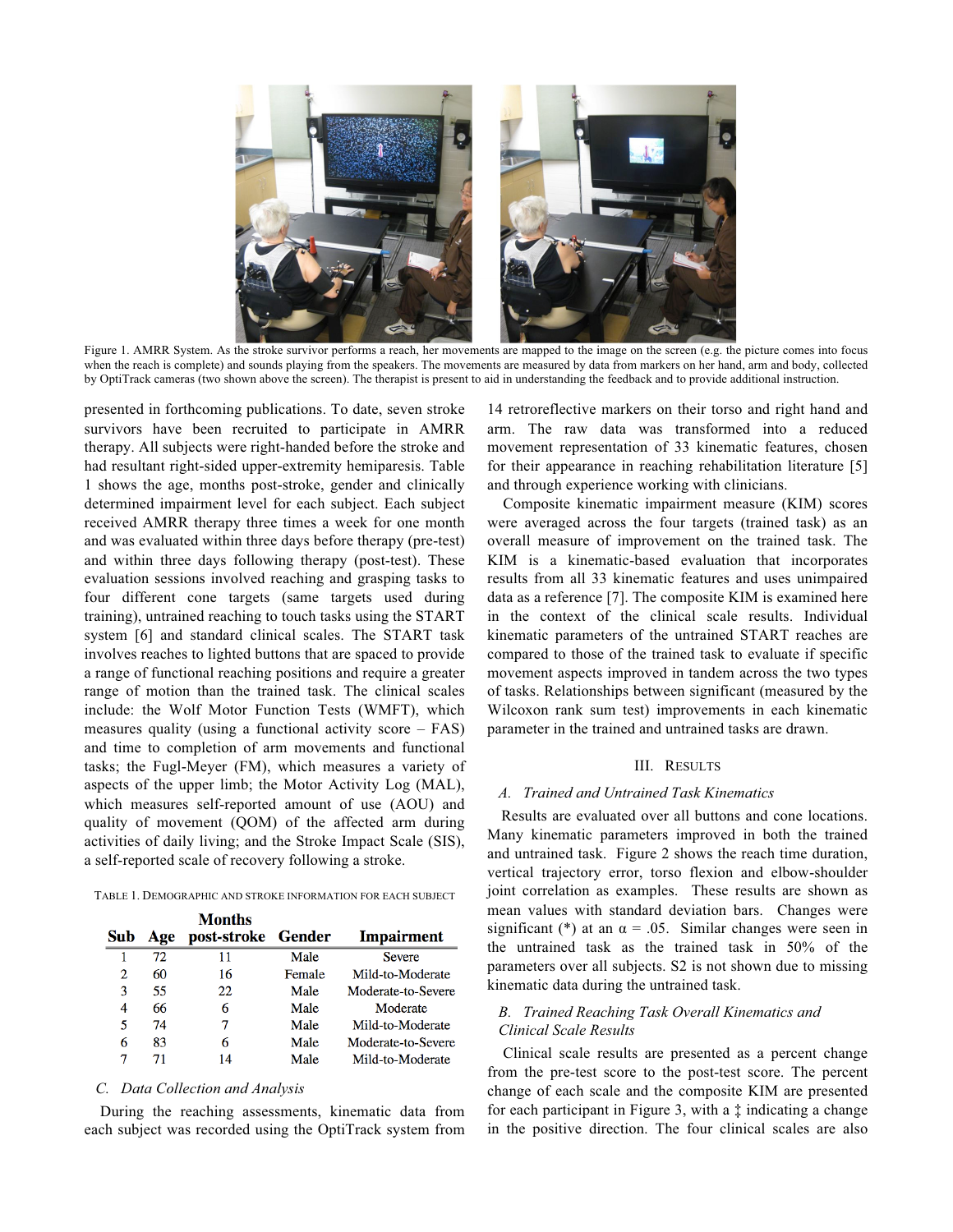

Figure 3. Scale results for each subject as a percent change from pre- to post-test. (a) FM total, (b) MAL AOU, (c) MAL QOM, (d) SIS, (e) WMFT FAS, (f) WMFT time to task completion, (g) composite KIM. A  $\ddagger$  indicates the change is in a positive direction for that scale.

evaluated as a group. The average change for the total FM score was a decrease of 1.3%. The average change for the MAL Amount of Use (AOU) was an improvement of 8.5% and the average change for the MAL Quality of Movement (QOM) was an improvement of 8.5%. The average change in the SIS score was an improvement of 2.5%. The average change the functional activity score (FAS) of the WMFT was an increase of 13.1% and the average change for the total time to task completion of the WMFT was a decrease of 6.6%. The average composite KIM improvement was 45.4%.

#### IV. DISCUSSION

The results of these seven stroke survivors suggest that AMRR therapy can both promote improvements in the task that was trained during therapy, and generalized improvements in an untrained reaching task and clinical scale scores. However, the results in Figures  $2 \& 3$  show that the generalizations were not consistent across all subjects. For example, S5 had the greatest improvement in his WMFT functional activity score, decreased his WMFT time to task completion by almost 1/3 and had the greatest improvement of his composite KIM (75%) during evaluation of the reaching task. However, those substantial improvements did not transfer to his reported arm use or recovery scores. We speculate that this subject may have not internalized the positive progress he made, and only focused on the negative feedback he was receiving. Another possibility is that this subject was using different personal criteria for evaluating his recovery in the pre-test versus the post-test. His case illustrates the need to both objectively assess and train the participants' movements, as well as providing illustrations of progress and encouraging the use strategies learned during therapy in daily activities, to encourage recovery both in and out of the clinic.

There were also some inconsistencies across the kinematic results in the trained and untrained tasks. Some subjects, such as S1 and S3, showed very strong generalized kinematic improvements (Figure 2), whereas others, such as S4 did not. Current research includes investigating the underlying reasons for the inconsistencies, such as

physiological or psychological factors, and improving the system to address those reasons.

## V. CONCLUSION

The adaptive, mixed-reality rehabilitation (AMRR) system employs audio and visual feedback, smart sensing objects and detailed motion capture to create an enriched therapy environment. This system provides a platform for therapist to track the participant's performance and adapt the system to customize the therapy. Clinical study results show that training with the AMRR system promotes generalizable movement strategies, shown through kinematic improvements on an untrained task and increased standard clinical scale scores, in addition to kinematic improvements during the trained task.

## ACKNOWLEDGMENT

The authors would like to thank the entire Adaptive Mixed Reality Rehabilitation Team for their contributions to this project.

#### **REFERENCES**

- [1] W. Rosamond, et. al., "Heart disease and stroke statistics--2008 update: a report from the American Heart Association Statistics Committee and Stroke Statistics Subcommittee," Circulation, vol. 117, pp. e25-146, Jan 29. 2008.
- [2] R.A. Schmidt, "Motor learning principles for physical therapy," Contemporary Management of Motor Control Problems: Proceedings of the II STEP Conference. Alexandria, VA: Foundation for Physical Therapy, 49-62. 1991.
- [3] L. Piron, P. Tonin, F. Piccione, V. Iaia, E. Trivello and M. Dam, "Virtual Environment Training Therapy for Arm Motor Rehabilitation*"* Presence: Teleoperators & Virtual Environments. 14: 732-740, 2005.
- [4] Y. Jung, S. Yeh and J. Stewart, "Tailoring virtual reality technology for stroke rehabilitation: a human factors design", *Conference on Human Factors in Computing Systems*, 929-934, 2006.
- [5] M. Duff, et al. "An Adaptive Mixed Reality Training System for Stroke Rehabilitation*," IEEE Transactions on Neural Systems & Rehabilitation Engineering*, to be published.
- [6] M. Duff, S. Attygalle, T. Rikakis, J. He, "A Portable, Low-cost Assessment Device for Reaching Times," EMBC 2008.
- [7] Y. Chen, et. al, " KIM: Kinematic Impairment Measure for Evaluating Upper Limb Movement during Stroke Rehabilitation, *Neurorehabilitation and Neural Repair*, submitted for publication.